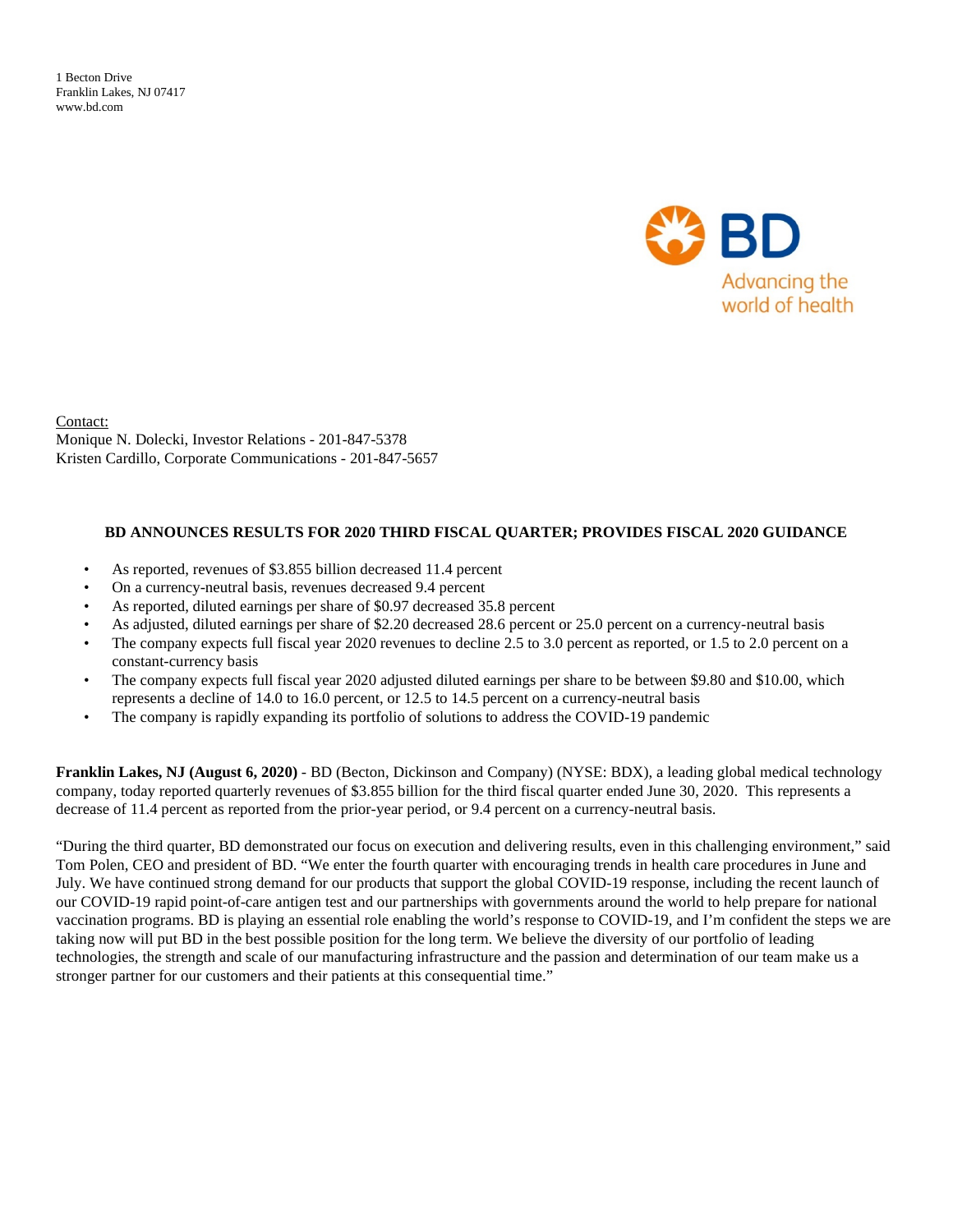## **Third Quarter and Nine-Month Fiscal 2020 Operating Results**

As reported, diluted earnings per share for the third quarter were \$0.97, compared with \$1.51 in the prior-year period, which represents a decrease of 35.8 percent. Adjusted diluted earnings per share were \$2.20, compared with \$3.08 in the prior-year period, which represents a decrease of 28.6 percent, or 25.0 percent on a currency-neutral basis.

For the nine-month period ended June 30, 2020, as reported, diluted earnings per share were \$2.38, compared with \$3.49 in the prioryear period. This represents a decrease of 31.8 percent. Adjusted diluted earnings per share were \$7.41, compared with \$8.37 in the prior-year period, which represents a decrease of 11.5 percent, or 9.7 percent on a currency-neutral basis.

## **Segment Results**

In the BD Medical segment, as reported, worldwide revenues for the quarter of \$2.122 billion decreased 8.2 percent from the prioryear period, or 6.0 percent on a currency-neutral basis. The segment's results were driven by performance in the Medication Delivery Solutions unit. This was partially offset by growth in the Medication Management Solutions and Pharmaceutical Systems units. Performance in the Medication Delivery Solutions unit was impacted by lower hospital admissions due to COVID-19, which resulted in fewer procedures. This drove reduced customer demand and resulted in distributors rebalancing inventories in May and June. Distributors had proactively increased inventories on hand during March and April as the coronavirus became a global pandemic. In the Medication Management Solutions unit, demand for infusion pumps was strong internationally as well as in the U.S. under medical necessity. The majority of medical necessity demand occurred during the month of April, as anticipated. This was partially offset by delayed capital installations in the dispensing platform throughout the quarter due to COVID-19.

For the nine-month period ended June 30, 2020, BD Medical revenues were \$6.362 billion as reported, which represents a decrease of 4.0 percent from the prior-year period, or 2.5 percent on a currency-neutral basis.

In the BD Life Sciences segment, as reported, worldwide revenues for the quarter of \$0.951 billion decreased 10.1 percent from the prior-year period, or 7.8 percent on a currency-neutral basis. The segment's results were driven by performance in the Preanalytical Systems and Biosciences units. This was partially offset by strong growth in the Diagnostic Systems unit that was driven by sales related to COVID-19 diagnostic testing, primarily on the BD Max™ platform. The Preanalytical Systems and Diagnostic Systems units were impacted by lower routine diagnostic testing which was below pre-COVID levels throughout the quarter. Performance in the Biosciences unit reflects lower demand for research instruments and reagents due to COVID-19. While research-related activity was below pre-COVID levels during the quarter, there was a modest recovery as the quarter progressed.

For the nine-month period ended June 30, 2020, BD Life Sciences revenues were \$3.187 billion as reported, which represents an increase of 0.7 percent over the prior-year period, or 2.2 percent on a currency-neutral basis.

In the BD Interventional segment, as reported, worldwide revenues for the quarter of \$0.782 billion decreased 20.3 percent from the prior-year period, or 19.2 percent on a currency-neutral basis. The segment's results were driven by performance in the Surgery and Peripheral Intervention units which reflect the continued deferral of elective procedures as a result of the COVID-19 pandemic. Demand for elective procedures improved as the quarter progressed, however remained below pre-COVID levels.

For the nine-month period ended June 30, 2020, BD Interventional revenues were \$2.784 billion as reported, which represents a decrease of 4.4 percent from the prior-year period, or 3.7 percent on a currency-neutral basis.

# **Geographic Results**

As reported, third quarter revenues in the U.S. of \$2.119 billion decreased 13.1 percent from the prior-year period. Performance in the U.S. reflects the net impact of COVID-19 across all three reportable segments. Within the U.S., revenue growth in the Diagnostic Systems unit was strong due to COVID-19 testing.

As reported, revenues outside of the U.S. of \$1.735 billion decreased 9.2 percent from the prior-year period, or 4.7 percent on a currency-neutral basis. International performance reflects declines in China and Latin America, partially offset by growth in Europe and EMA. Procedure volumes in China improved as the quarter progressed, but remained below pre-COVID levels.

For the nine-month period ended June 30, 2020, U.S. revenues were \$6.964 billion as reported, which represents a decrease of 2.8 percent from the prior-year period. As reported, revenues outside of the U.S. of \$5.369 billion decreased 3.0 percent from the prioryear period, and were flat to the prior year on a currency-neutral basis.

## **Fiscal 2020 Outlook for Full Year**

The company expects full fiscal year 2020 revenues to decrease 2.5 to 3.0 percent as reported, or 1.5 to 2.0 percent on a currencyneutral basis.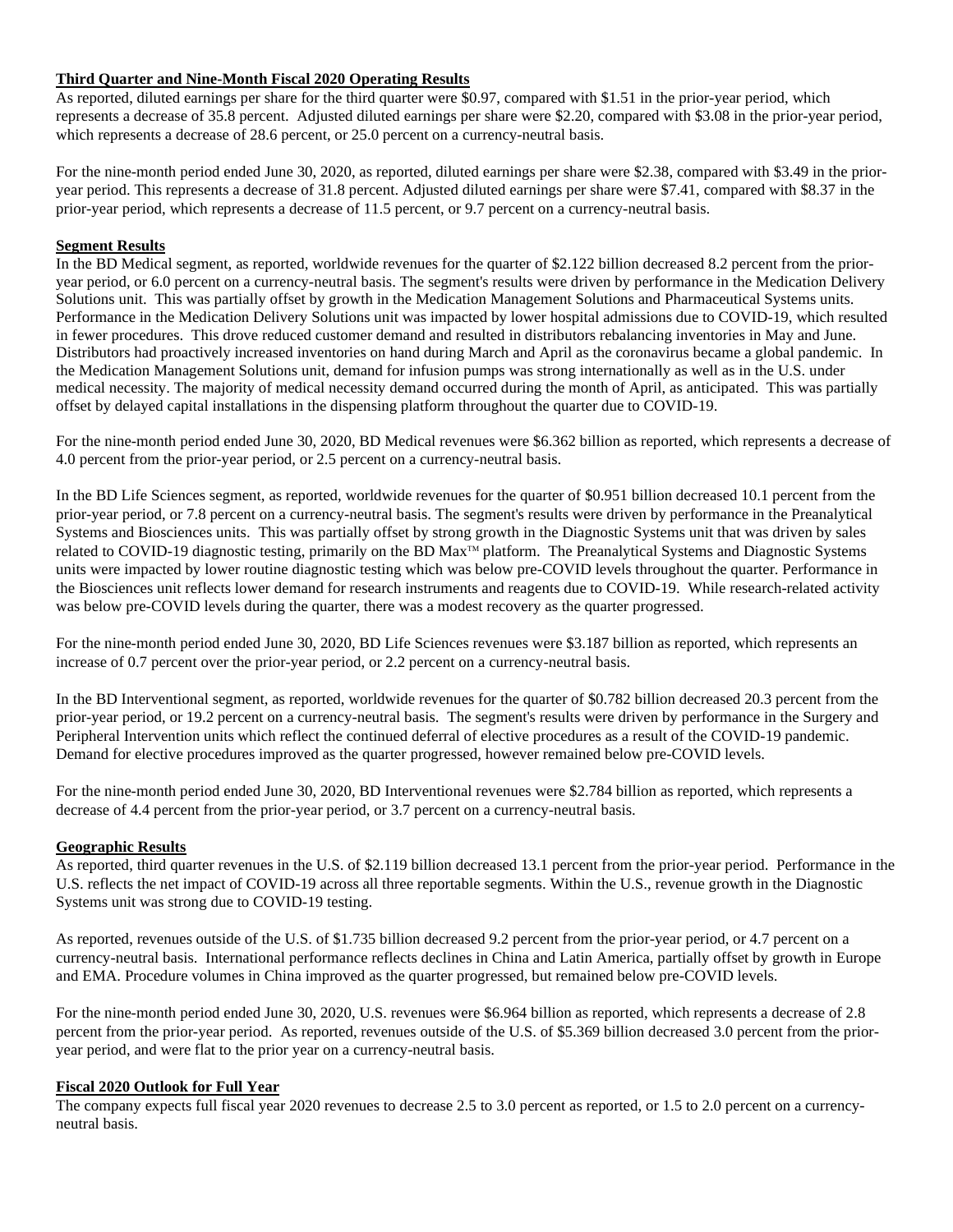The company expects full fiscal year 2020 adjusted diluted earnings per share to be between \$9.80 and \$10.00. This represents a decline of approximately 14.0 to 16.0 percent, or 12.5 to 14.5 percent on a currency-neutral basis from fiscal 2019 adjusted diluted earnings per share of \$11.68. Adjusted diluted earnings per share guidance includes an adverse impact of approximately 500 basis points related to the expiration of the Gore royalty.

Adjusted diluted earnings per share for fiscal 2020 excludes potential charges or gains that may be recorded during the fiscal year, such as, among other things, the non-cash amortization of intangible assets, acquisition-related charges, and certain tax matters. BD does not attempt to provide reconciliations of forward-looking non-GAAP earnings guidance to the comparable GAAP measure because the impact and timing of these potential charges or gains is inherently uncertain and difficult to predict and is unavailable without unreasonable efforts. In addition, the company believes such reconciliations would imply a degree of precision and certainty that could be confusing to investors. Such items could have a substantial impact on GAAP measures of BD's financial performance.

### **Conference Call Information**

A conference call regarding BD's third quarter results will be broadcast live on BD's website, www.bd.com/investors, along with related slides, at 8:00 a.m. (ET) **Thursday, August 6, 2020**. The conference call will be available for replay on BD's website, www.bd.com/investors, or at 1-800-585-8367 (domestic) and 1-404-537-3406 (international) through the close of business on Thursday, August 13, 2020, confirmation number 3197917.

#### **Non-GAAP Financial Measures/Financial Tables**

This news release contains certain non-GAAP financial measures. Reconciliations of these and other non-GAAP measures to the comparable GAAP measures are included in the attached financial tables. Within the attached financial tables presented, certain columns and rows may not add due to the use of rounded numbers. Percentages and earnings per share amounts presented are calculated from the underlying amounts.

Current and prior-year adjusted diluted earnings per share results exclude, among other things, the impact of purchase accounting adjustments (including the non-cash amortization of acquisition-related intangible assets); integration, restructuring and transaction costs; transactional and product related impacts; and the loss on debt extinguishment. We also provide these measures on a currencyneutral basis after eliminating the effect of foreign currency translation, where applicable. We calculate foreign currency-neutral percentages by converting our current-period local currency financial results using the prior period foreign currency exchange rates and comparing these adjusted amounts to our current-period results. Reconciliations of these amounts to the most directly comparable GAAP measures are included in the tables at the end of this release.

#### **About BD**

BD is one of the largest global medical technology companies in the world and is advancing the world of health by improving medical discovery, diagnostics and the delivery of care. The company supports the heroes on the frontlines of health care by developing innovative technology, services and solutions that help advance both clinical therapy for patients and clinical process for health care providers. BD and its 65,000 employees have a passion and commitment to help enhance the safety and efficiency of clinicians' care delivery process, enable laboratory scientists to accurately detect disease and advance researchers' capabilities to develop the next generation of diagnostics and therapeutics. BD has a presence in virtually every country and partners with organizations around the world to address some of the most challenging global health issues. By working in close collaboration with customers, BD can help enhance outcomes, lower costs, increase efficiencies, improve safety and expand access to health care. For more information on BD, please visit bd.com.

\*\*\*

*This press release, including the section entitled "Fiscal 2020 Outlook for Full Year", contains certain estimates and other forwardlooking statements (as defined under Federal securities laws) regarding BD's performance, including future revenues and earnings per share. All such statements are based upon current expectations of BD and involve a number of business risks and uncertainties. Actual results could vary materially from anticipated results described, implied or projected in any forward-looking statement. With respect to forward-looking statements contained herein, a number of factors could cause actual results to vary materially. These factors include, but are not limited to risks relating to the COVID-19 pandemic on our business (including continued decreases in the demand for our products or any disruptions caused by the pandemic to our operations and our supply chain); product efficacy or safety concerns resulting in product recalls or actions being taken by the Company; integration of the C.R. Bard operations, products and employees into BD and the possibility that the anticipated synergies and other benefits of the proposed acquisition will not be realized or will not be realized within the expected timeframe; new or changing laws and regulations impacting our business (including the imposition of tariffs or changes in laws impacting international trade) or changes in enforcement practices with respect to such laws; fluctuations in costs and availability of raw materials and in BD's ability to maintain favorable supplier arrangements and relationships; legislative or regulatory changes to the U.S. or foreign healthcare systems, potential cuts in governmental healthcare spending, or governmental or private measures to contain healthcare costs, including changes in pricing and*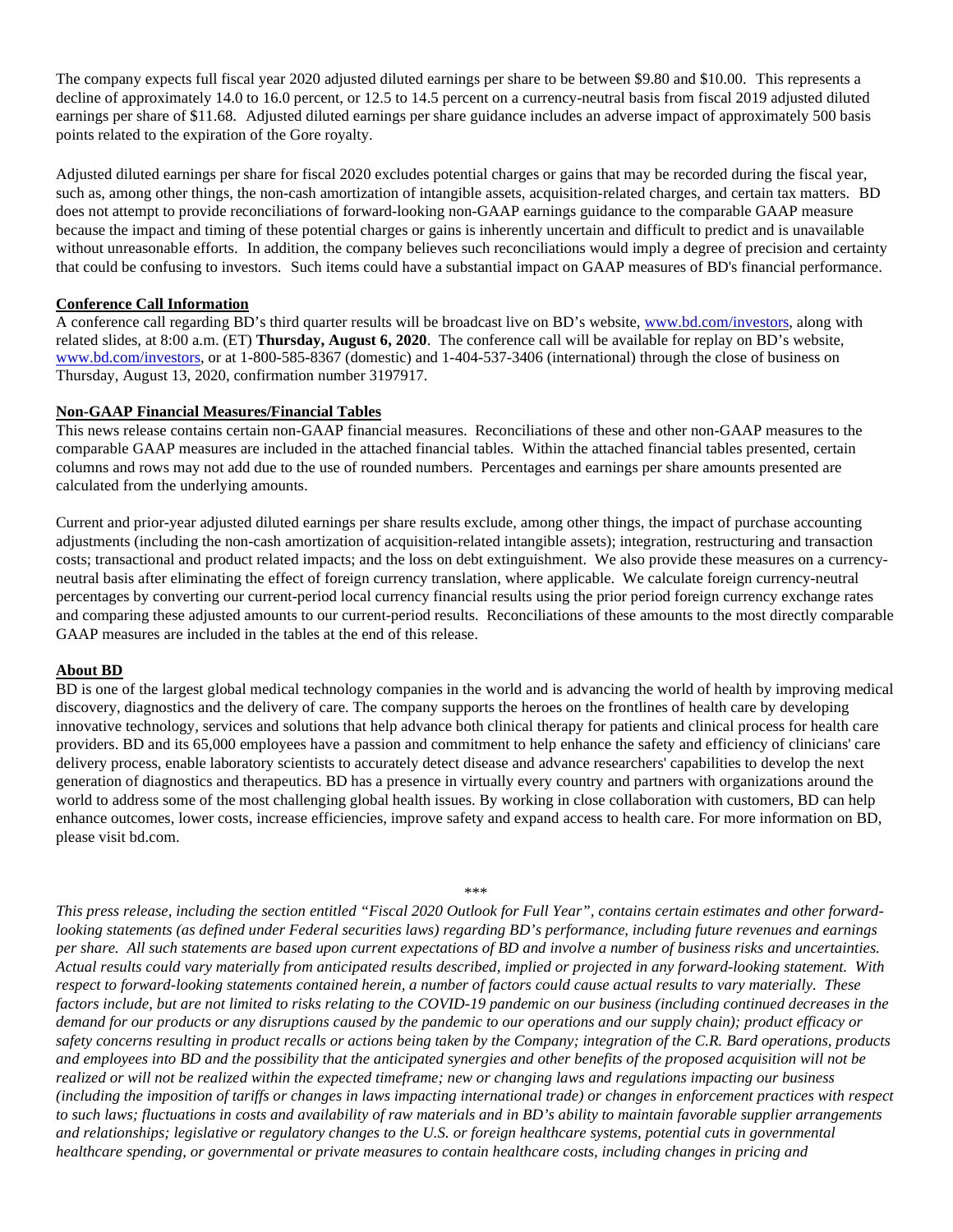*reimbursement policies, each of which could result in reduced demand for our products or downward pricing pressure; changes in interest or foreign currency exchange rates; adverse changes in regional, national or foreign economic conditions, particularly in emerging markets, including any impact on our ability to access credit markets and finance our operations, the demand for our products and services, or our suppliers' ability to provide products needed for our operations; the adverse impact of cyber-attacks on our information systems or products; competitive factors including technological advances and new products introduced by competitors; interruptions in our supply chain or manufacturing processes; pricing and market pressures; difficulties inherent in product development, delays in product introductions and uncertainty of market acceptance of new products; adverse changes in geopolitical conditions; increases in energy costs and their effect on, among other things, the cost of producing BD's products; product efficacy or safety concerns resulting in product recalls or actions being taken by the FDA or other regulators (including the potential ongoing impact of the FDA letters regarding the use of drug-coated balloons); our ability to successfully integrate any businesses we acquire; uncertainties of litigation (as described in BD's filings with the Securities and Exchange Commission); and issuance of new or revised accounting standards, as well as other factors discussed in BD's filings with the Securities and Exchange Commission. We do not intend to update any forward-looking statements to reflect events or circumstances after the date hereof except as required by applicable laws or regulations.*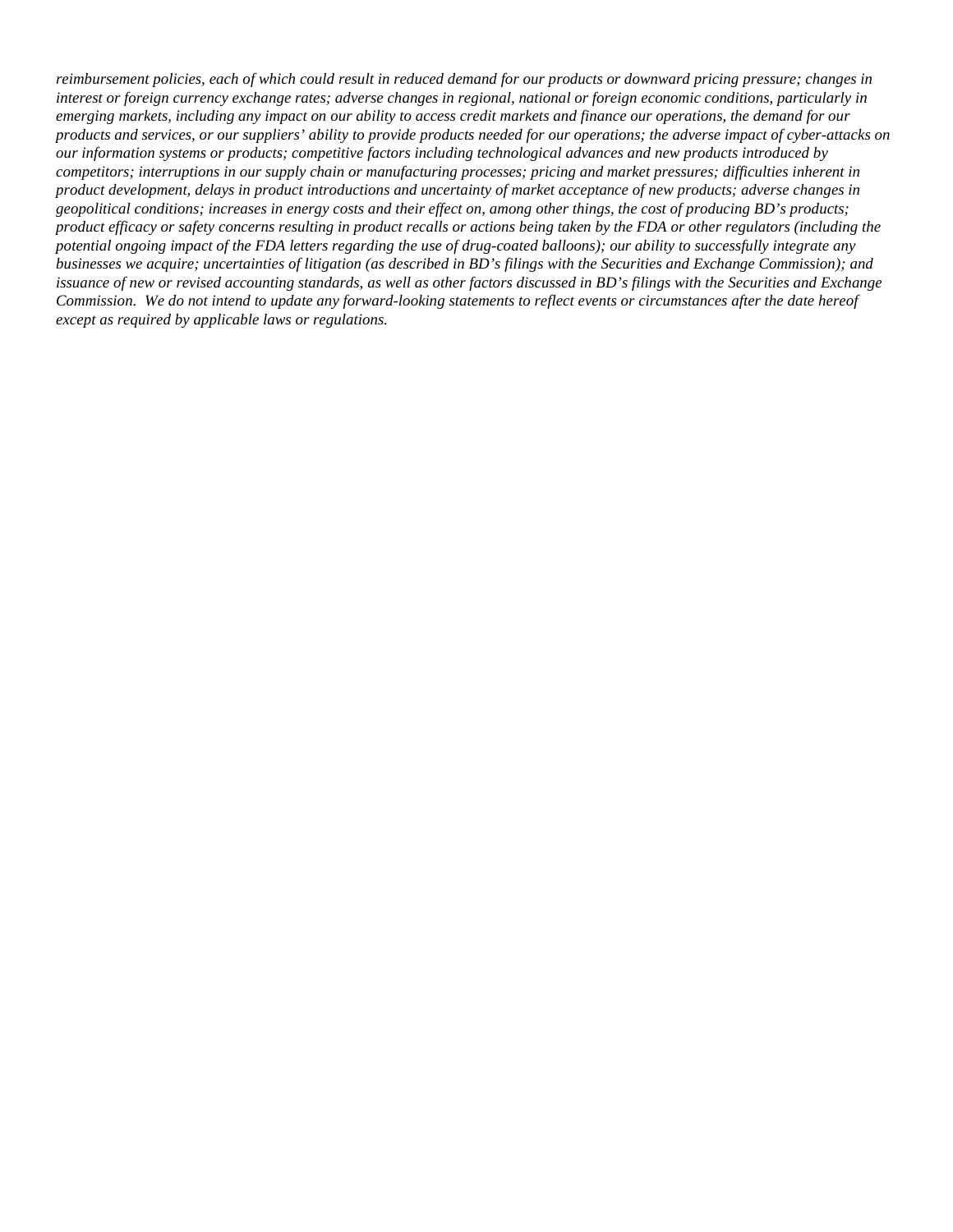## BECTON DICKINSON AND COMPANY CONSOLIDATED INCOME STATEMENTS

(Unaudited; Amounts in millions, except share and per share data)

|                                                        | Three Months Ended June 30, |                |               |                |           |  |
|--------------------------------------------------------|-----------------------------|----------------|---------------|----------------|-----------|--|
|                                                        |                             | 2020           |               | 2019           | % Change  |  |
| <b>REVENUES</b>                                        |                             | \$3,855        |               | \$4,350        | (11.4)    |  |
|                                                        |                             |                |               |                |           |  |
| Cost of products sold                                  |                             | 2,195          |               | 2,276          | (3.6)     |  |
| Selling and administrative expense                     |                             | 980            |               | 1,076          | (9.0)     |  |
| Research and development expense                       |                             | 262            |               | 282            | (7.1)     |  |
| Acquisitions and other restructurings                  |                             | 74             |               | 90             | (17.2)    |  |
| Other operating income, net                            |                             | (15)           |               |                | (7,740.8) |  |
| TOTAL OPERATING COSTS AND EXPENSES                     |                             | 3,497          |               | 3,725          | (6.1)     |  |
| <b>OPERATING INCOME</b>                                |                             | 358            |               | 626            | (42.8)    |  |
|                                                        |                             |                |               |                |           |  |
| Interest expense                                       |                             | (135)          |               | (156)          | (13.1)    |  |
| Interest income                                        |                             | $\overline{2}$ |               | $\overline{2}$ | 7.8       |  |
| Other income (expense), net                            |                             | 23             |               | (11)           | 298.7     |  |
| <b>INCOME BEFORE INCOME TAXES</b>                      |                             | 248            |               | 460            | (46.2)    |  |
| Income tax (benefit) provision                         |                             | (38)           |               | 9              | (514.1)   |  |
| <b>NET INCOME</b>                                      |                             | 286            |               | 451            | (36.7)    |  |
| Preferred stock dividends                              |                             | (9)            |               | (38)           | (77.6)    |  |
| NET INCOME APPLICABLE TO COMMON<br><b>SHAREHOLDERS</b> | \$                          | 277            | \$            | 413            | (32.9)    |  |
|                                                        |                             |                |               |                |           |  |
| <b>EARNINGS PER SHARE</b>                              |                             |                |               |                |           |  |
| Basic Earnings per Share                               | \$                          | 0.98           | $\mathcal{S}$ | 1.53           | (35.9)    |  |
| Diluted Earnings per Share                             | \$                          | 0.97           | \$            | 1.51           | (35.8)    |  |
|                                                        |                             |                |               |                |           |  |
| AVERAGE SHARES OUTSTANDING (in thousands)              |                             |                |               |                |           |  |
| <b>Basic</b>                                           |                             | 282,385        |               | 270,249        |           |  |
| Diluted                                                |                             | 285,148        |               | 274,336        |           |  |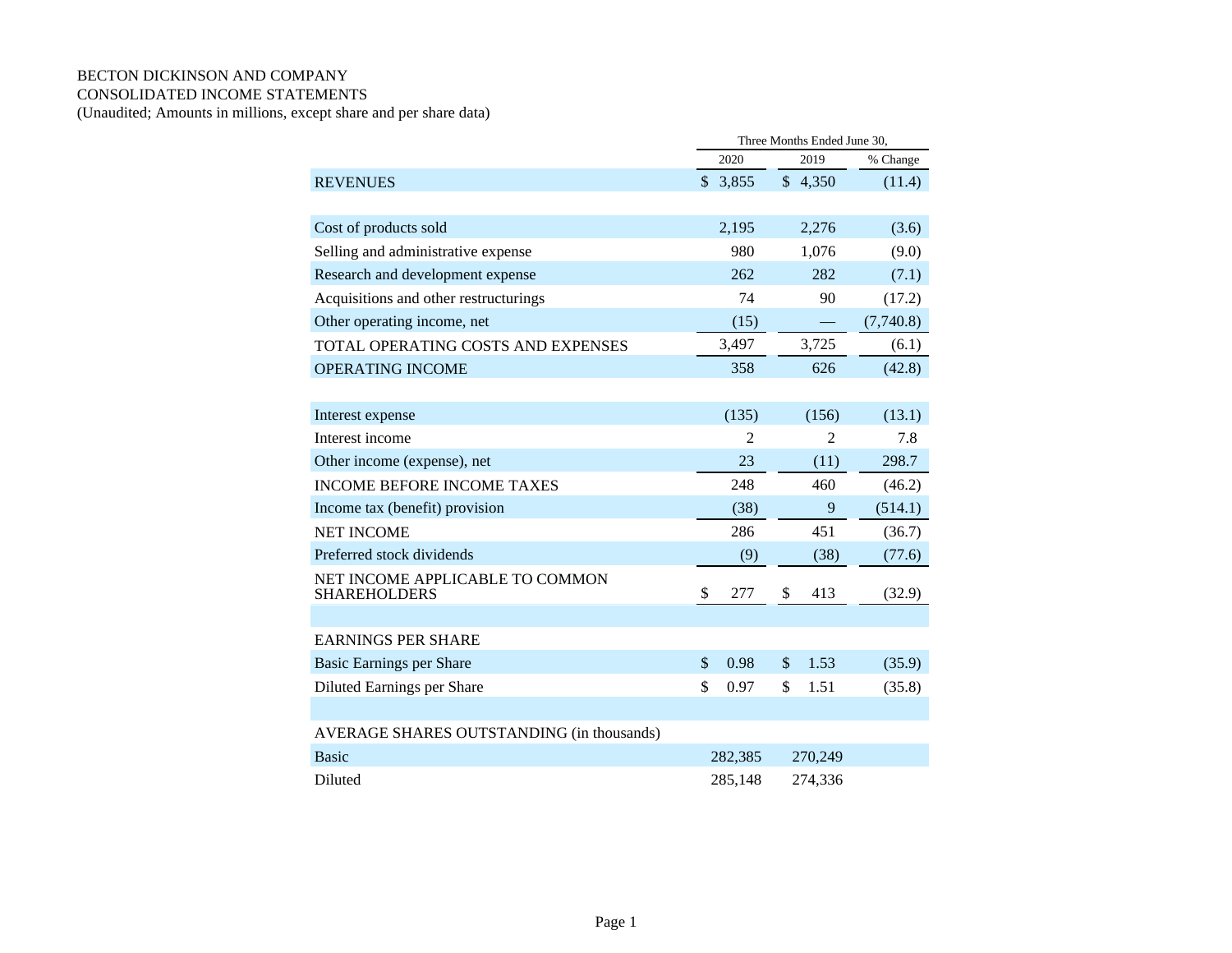## BECTON DICKINSON AND COMPANY CONSOLIDATED INCOME STATEMENTS

(Unaudited; Amounts in millions, except share and per share data)

|                                                        | Nine Months Ended June 30, |          |               |          |          |  |
|--------------------------------------------------------|----------------------------|----------|---------------|----------|----------|--|
|                                                        |                            | 2020     |               | 2019     | % Change |  |
| <b>REVENUES</b>                                        |                            | \$12,333 |               | \$12,706 | (2.9)    |  |
|                                                        |                            |          |               |          |          |  |
| Cost of products sold                                  |                            | 6,962    |               | 6,684    | 4.1      |  |
| Selling and administrative expense                     |                            | 3,126    |               | 3,238    | (3.5)    |  |
| Research and development expense                       |                            | 797      |               | 792      | 0.6      |  |
| Acquisitions and other restructurings                  |                            | 235      |               | 281      | (16.5)   |  |
| Other operating (income) expense, net                  |                            | (15)     |               | 61       | (124.4)  |  |
| TOTAL OPERATING COSTS AND EXPENSES                     |                            | 11,104   |               | 11,056   | 0.4      |  |
| <b>OPERATING INCOME</b>                                |                            | 1,229    |               | 1,649    | (25.5)   |  |
|                                                        |                            |          |               |          |          |  |
| Interest expense                                       |                            | (405)    |               | (498)    | (18.6)   |  |
| Interest income                                        |                            | 5        |               | 8        | (30.5)   |  |
| Other income, net                                      |                            | 12       |               | 19       | (34.2)   |  |
| <b>INCOME BEFORE INCOME TAXES</b>                      |                            | 842      |               | 1,178    | (28.5)   |  |
| Income tax provision                                   |                            | 96       |               | 107      | (10.9)   |  |
| <b>NET INCOME</b>                                      |                            | 746      |               | 1,071    | (30.3)   |  |
| Preferred stock dividends                              |                            | (84)     |               | (114)    | (25.9)   |  |
| NET INCOME APPLICABLE TO COMMON<br><b>SHAREHOLDERS</b> | \$                         | 662      | \$            | 957      | (30.8)   |  |
|                                                        |                            |          |               |          |          |  |
| <b>EARNINGS PER SHARE</b>                              |                            |          |               |          |          |  |
| <b>Basic Earnings per Share</b>                        | $\mathbb{S}$               | 2.41     | $\mathcal{S}$ | 3.55     | (32.1)   |  |
| Diluted Earnings per Share                             | \$                         | 2.38     | \$            | 3.49     | (31.8)   |  |
|                                                        |                            |          |               |          |          |  |
| AVERAGE SHARES OUTSTANDING (in thousands)              |                            |          |               |          |          |  |
| <b>Basic</b>                                           |                            | 275,152  |               | 269,719  |          |  |
| Diluted                                                |                            | 278,563  |               | 274,510  |          |  |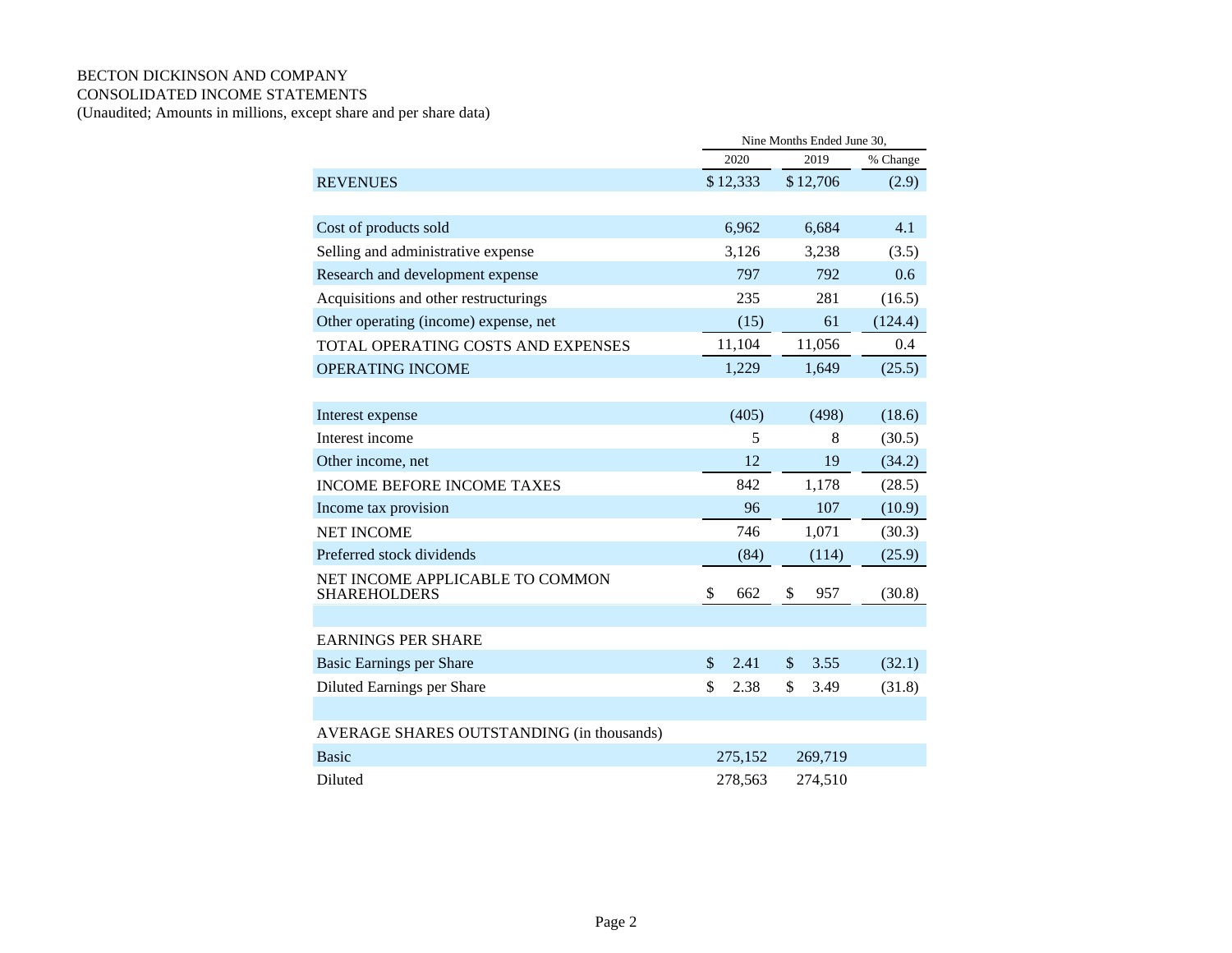## BECTON DICKINSON AND COMPANY CONDENSED CONSOLIDATED BALANCE SHEETS (Amounts in millions)

|                                             | June 30, 2020 |        | September 30, 2019 |        |
|---------------------------------------------|---------------|--------|--------------------|--------|
|                                             | (Unaudited)   |        |                    |        |
| <b>ASSETS</b>                               |               |        |                    |        |
| Cash and equivalents                        | \$            | 2,882  | \$                 | 536    |
| Restricted cash                             |               | 82     |                    | 54     |
| Short-term investments                      |               | 22     |                    | 30     |
| Trade receivables, net                      |               | 1,993  |                    | 2,345  |
| Inventories                                 |               | 2,945  |                    | 2,579  |
| Prepaid expenses and other                  |               | 903    |                    | 1,119  |
| <b>TOTAL CURRENT ASSETS</b>                 |               | 8,827  |                    | 6,664  |
| Property, plant and equipment, net          |               | 5,841  |                    | 5,659  |
| Goodwill and other intangibles, net         |               | 37,658 |                    | 38,354 |
| <b>Other Assets</b>                         |               | 1,632  |                    | 1,088  |
| <b>TOTAL ASSETS</b>                         | \$            | 53,959 | \$                 | 51,765 |
| <b>LIABILITIES AND SHAREHOLDERS' EQUITY</b> |               |        |                    |        |
| Short-term debt                             | \$            | 1,630  | \$                 | 1,309  |
| Other current liabilities                   |               | 4,437  |                    | 4,345  |
| Long-term debt                              |               | 17,090 |                    | 18,081 |
| Long-term employee benefit obligations      |               | 1,297  |                    | 1,272  |
| Deferred income taxes and other liabilities |               | 5,483  |                    | 5,676  |
| Shareholders' equity                        |               | 24,022 |                    | 21,081 |
| TOTAL LIABILITIES AND SHAREHOLDERS'         | \$            | 53,959 | \$                 | 51,765 |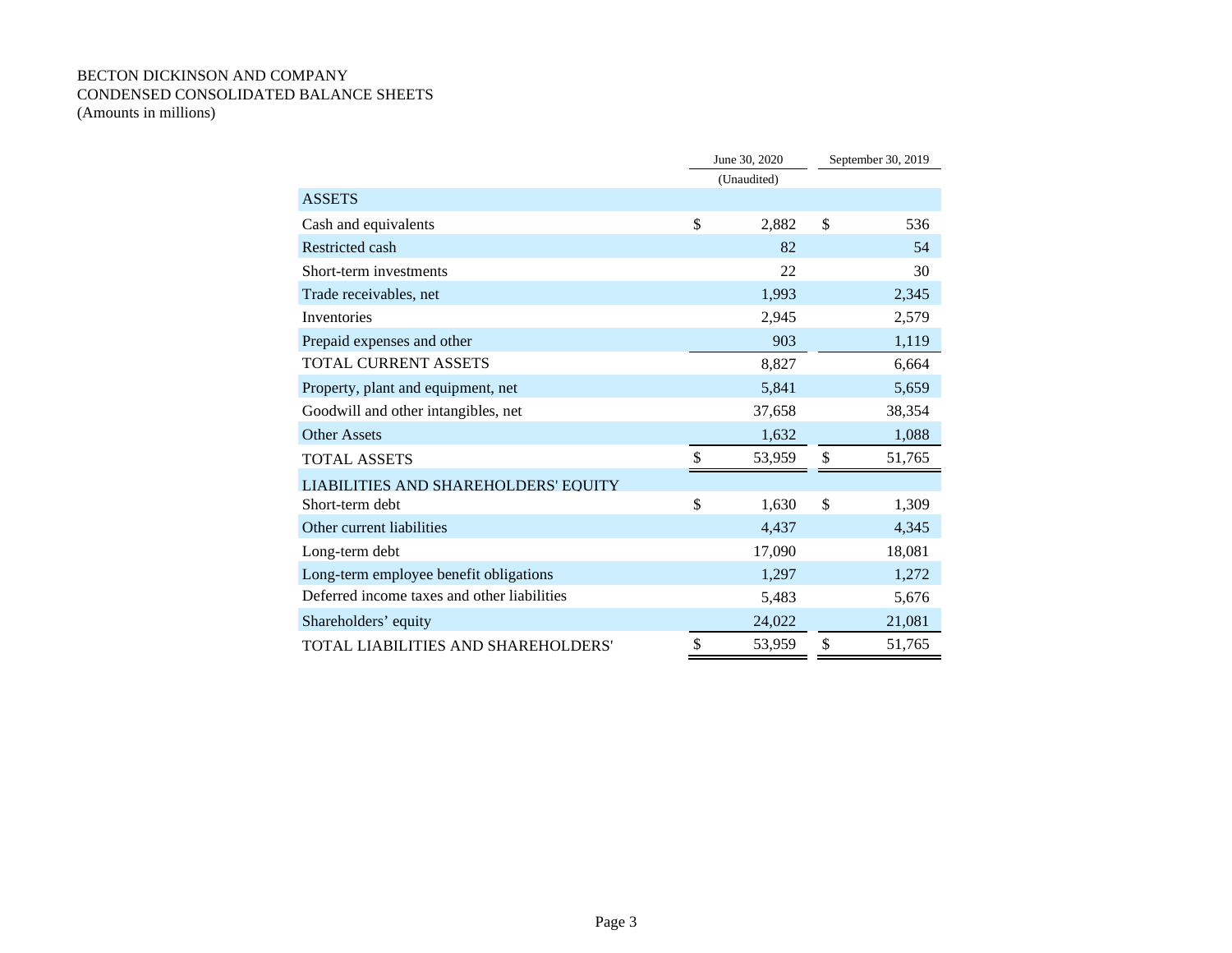## BECTON DICKINSON AND COMPANY CONDENSED CONSOLIDATED STATEMENTS OF CASH FLOWS (Unaudited; Amounts in millions)

|                                                                                | Nine Months Ended June 30, |         |    |         |  |  |
|--------------------------------------------------------------------------------|----------------------------|---------|----|---------|--|--|
|                                                                                |                            | 2020    |    | 2019    |  |  |
| <b>OPERATING ACTIVITIES</b>                                                    |                            |         |    |         |  |  |
| Net income                                                                     | \$                         | 746     | \$ | 1,071   |  |  |
| Depreciation and amortization                                                  |                            | 1,601   |    | 1,700   |  |  |
| Change in operating assets and liabilities and other, net                      |                            | (289)   |    | (812)   |  |  |
| NET CASH PROVIDED BY OPERATING ACTIVITIES                                      |                            | 2,058   |    | 1,959   |  |  |
| <b>INVESTING ACTIVITIES</b>                                                    |                            |         |    |         |  |  |
| Capital expenditures                                                           |                            | (597)   |    | (599)   |  |  |
| Acquisitions of businesses, net of cash acquired                               |                            | (139)   |    |         |  |  |
| Proceeds from divestitures, net                                                |                            |         |    | 477     |  |  |
| Other, net                                                                     |                            | (169)   |    | (178)   |  |  |
| NET CASH USED FOR INVESTING ACTIVITIES                                         |                            | (905)   |    | (300)   |  |  |
| <b>FINANCING ACTIVITIES</b>                                                    |                            |         |    |         |  |  |
| Change in credit facility borrowings                                           |                            | (485)   |    | 300     |  |  |
| Proceeds from long-term debt and term loans                                    |                            | 3,389   |    | 2,224   |  |  |
| Payments of debt and term loans                                                |                            | (3,711) |    | (3,882) |  |  |
| Proceeds from issuance of equity securities                                    |                            | 2,917   |    |         |  |  |
| Dividends paid                                                                 |                            | (773)   |    | (737)   |  |  |
| Other, net                                                                     |                            | (106)   |    | (204)   |  |  |
| NET CASH PROVIDED BY (USED FOR) FINANCING<br><b>ACTIVITIES</b>                 |                            | 1,230   |    | (2,300) |  |  |
| Effect of exchange rate changes on cash and equivalents<br>and restricted cash |                            | (9)     |    | (1)     |  |  |
| NET INCREASE (DECREASE) IN CASH AND<br>EQUIVALENTS AND RESTRICTED CASH         |                            | 2,374   |    | (642)   |  |  |
| OPENING CASH AND EQUIVALENTS AND<br><b>RESTRICTED CASH</b>                     |                            | 590     |    | 1,236   |  |  |
| CLOSING CASH AND EQUIVALENTS AND<br><b>RESTRICTED CASH</b>                     | $\mathcal{S}$              | 2,964   | S  | 594     |  |  |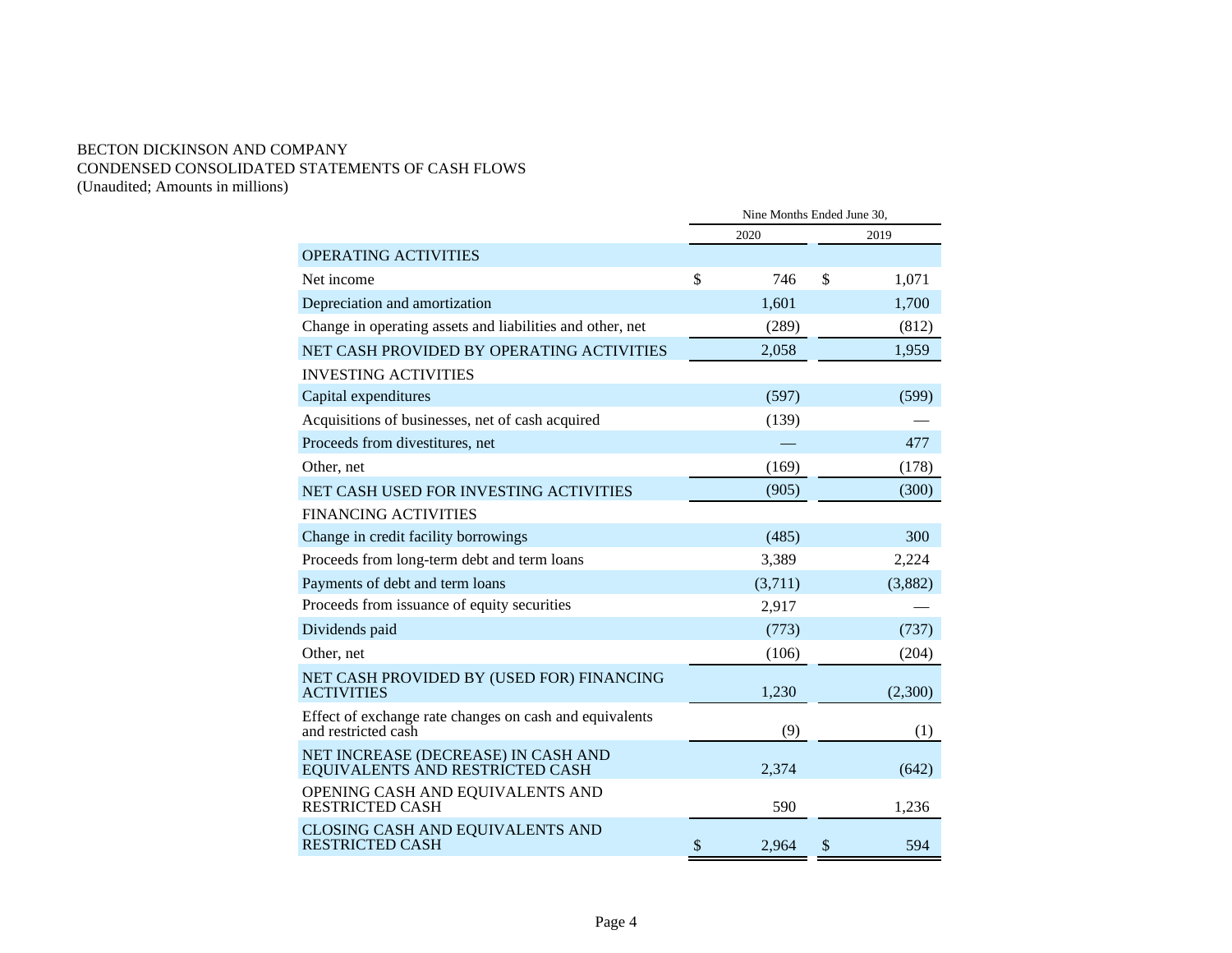### BECTON DICKINSON AND COMPANY SUPPLEMENTAL REVENUE INFORMATION REVENUES BY BUSINESS SEGMENTS AND UNITS - UNITED STATES Three Months Ended June 30, (Unaudited; Amounts in millions)

A B  $C=(A-B)/B$  2020 2019 % Change BD MEDICAL Medication Delivery Solutions (a)  $$ 412 \t$ 521$  (20.8) Medication Management Solutions (a) 500 532 (5.9) Diabetes Care 136 139 (2.0) Pharmaceutical Systems 113 108 4.2 TOTAL \$ 1,161 \$ 1,299 (10.6) BD LIFE SCIENCES Integrated Diagnostic Solutions (b) Preanalytical Systems  $\qquad$  \$ 160 \$ 203 (21.3) Diagnostic Systems 184 155 18.7 Total Integrated Diagnostic Solutions 344 358 (4.0) Biosciences  $\frac{93}{2}$  117 (20.9) TOTAL 6.2) BD INTERVENTIONAL Surgery (c)  $$ 154 \t $ 242 \t (36.6)$ Peripheral Intervention (c) 174 228 (23.5) Urology and Critical Care (c) 194 196 (0.9) TOTAL  $\frac{\$}{\$}$   $\frac{522}{\$}$   $\frac{\$}{\$}$   $\frac{666}{\$}$   $\frac{21.6}{\$}$ TOTAL UNITED STATES  $$ 2,119 \t $ 2,440 \t (13.1)$ 

(a) The presentation of prior-period amounts reflects the reclassification of \$3 million associated with the movement, effective on October 1, 2019, of certain products from the Medication Delivery Solutions unit to the Medication Management Solutions unit.

(b) Effective October 1, 2019, the Preanalytical Systems and Diagnostic Systems units were joined to create the new Integrated Diagnostic Solutions unit.

(c) The presentation of prior-period amounts reflects the total reclassifications of \$33 million associated with the movement, effective on October 1, 2019, of certain products from the Surgery unit and the Urology and Critical Care unit to the Peripheral Intervention unit.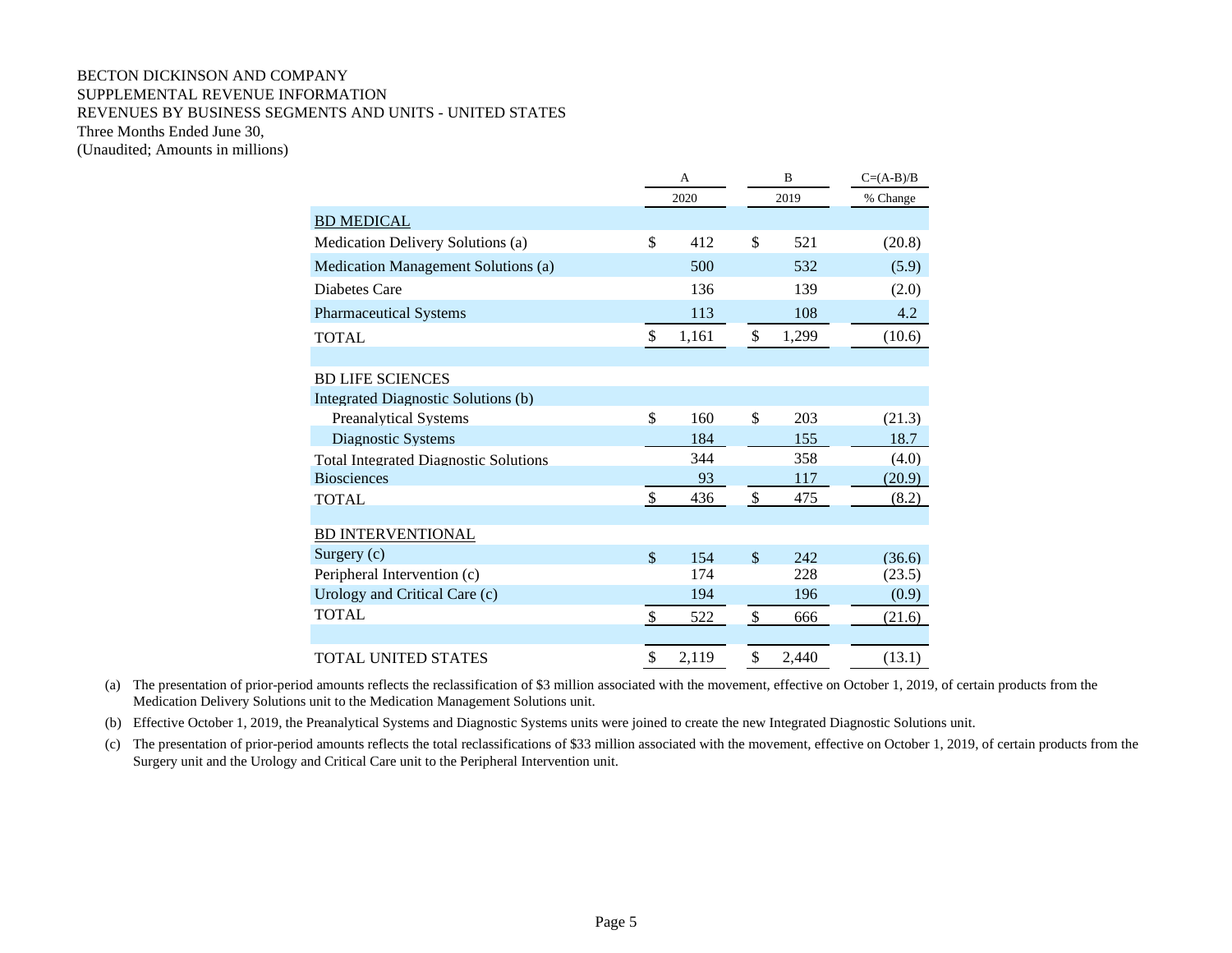## BECTON DICKINSON AND COMPANY SUPPLEMENTAL REVENUE INFORMATION REVENUES BY BUSINESS SEGMENTS AND UNITS - INTERNATIONAL Three Months Ended June 30, (continued)

(Unaudited; Amounts in millions)

|                                              |              |       |               |          |                           |              | $D=(A-B)/B$ | $E=(A-B-C)/B$ |  |
|----------------------------------------------|--------------|-------|---------------|----------|---------------------------|--------------|-------------|---------------|--|
|                                              |              | A     |               | $\bf{B}$ |                           | $\mathsf{C}$ |             | % Change      |  |
|                                              |              | 2020  |               | 2019     |                           | FX Impact    | Reported    | <b>FXN</b>    |  |
| <b>BD MEDICAL</b>                            |              |       |               |          |                           |              |             |               |  |
| <b>Medication Delivery Solutions</b>         | $\mathbb{S}$ | 369   | \$            | 460      | \$                        | (25)         | (19.8)      | (14.3)        |  |
| <b>Medication Management Solutions</b>       |              | 177   |               | 129      |                           | (9)          | 36.9        | 44.2          |  |
| Diabetes Care                                |              | 123   |               | 136      |                           | (7)          | (9.0)       | (3.7)         |  |
| <b>Pharmaceutical Systems</b>                |              | 291   |               | 286      |                           | (8)          | 1.5         | 4.5           |  |
| <b>TOTAL</b>                                 | \$           | 960   | \$            | 1,011    | \$                        | (50)         | (5.0)       | (0.1)         |  |
|                                              |              |       |               |          |                           |              |             |               |  |
| <b>BD LIFE SCIENCES</b>                      |              |       |               |          |                           |              |             |               |  |
| Integrated Diagnostic Solutions (a)          |              |       |               |          |                           |              |             |               |  |
| <b>Preanalytical Systems</b>                 | \$           | 152   | $\mathcal{S}$ | 204      | $\mathbb{S}$              | (9)          | (25.2)      | (20.6)        |  |
| Diagnostic Systems                           |              | 218   |               | 212      |                           | (10)         | 2.5         | 7.3           |  |
| <b>Total Integrated Diagnostic Solutions</b> |              | 370   |               | 416      |                           | (19)         | (11.1)      | (6.4)         |  |
| <b>Biosciences</b>                           |              | 145   |               | 167      |                           | (5)          | (13.2)      | (10.3)        |  |
| <b>TOTAL</b>                                 | $\mathbb{S}$ | 515   | \$            | 583      | \$                        | (24)         | (11.7)      | (7.5)         |  |
|                                              |              |       |               |          |                           |              |             |               |  |
| <b>BD INTERVENTIONAL</b>                     |              |       |               |          |                           |              |             |               |  |
| Surgery (b)                                  | $\mathbb{S}$ | 43    | $\mathbb{S}$  | 67       | $\mathsf{\$}$             | (2)          | (36.1)      | (33.1)        |  |
| Peripheral Intervention (b)                  |              | 143   |               | 169      |                           | (6)          | (14.9)      | (11.1)        |  |
| Urology and Critical Care (b)                |              | 74    |               | 80       |                           | (3)          | (8.0)       | (4.9)         |  |
| <b>TOTAL</b>                                 | \$           | 260   | \$            | 316      | $\boldsymbol{\mathsf{S}}$ | (11)         | (17.7)      | (14.2)        |  |
|                                              |              |       |               |          |                           |              |             |               |  |
| TOTAL INTERNATIONAL                          | \$           | 1,735 | \$            | 1,910    | \$                        | (85)         | (9.2)       | (4.7)         |  |

(a) Effective October 1, 2019, the Preanalytical Systems and Diagnostic Systems units were joined to create the new Integrated Diagnostic Solutions unit.

(b) The presentation of prior-period amounts reflects the total reclassifications of \$13 million associated with the movement, effective on October 1, 2019, of certain products from the Surgery unit and the Urology and Critical Care unit to the Peripheral Intervention unit.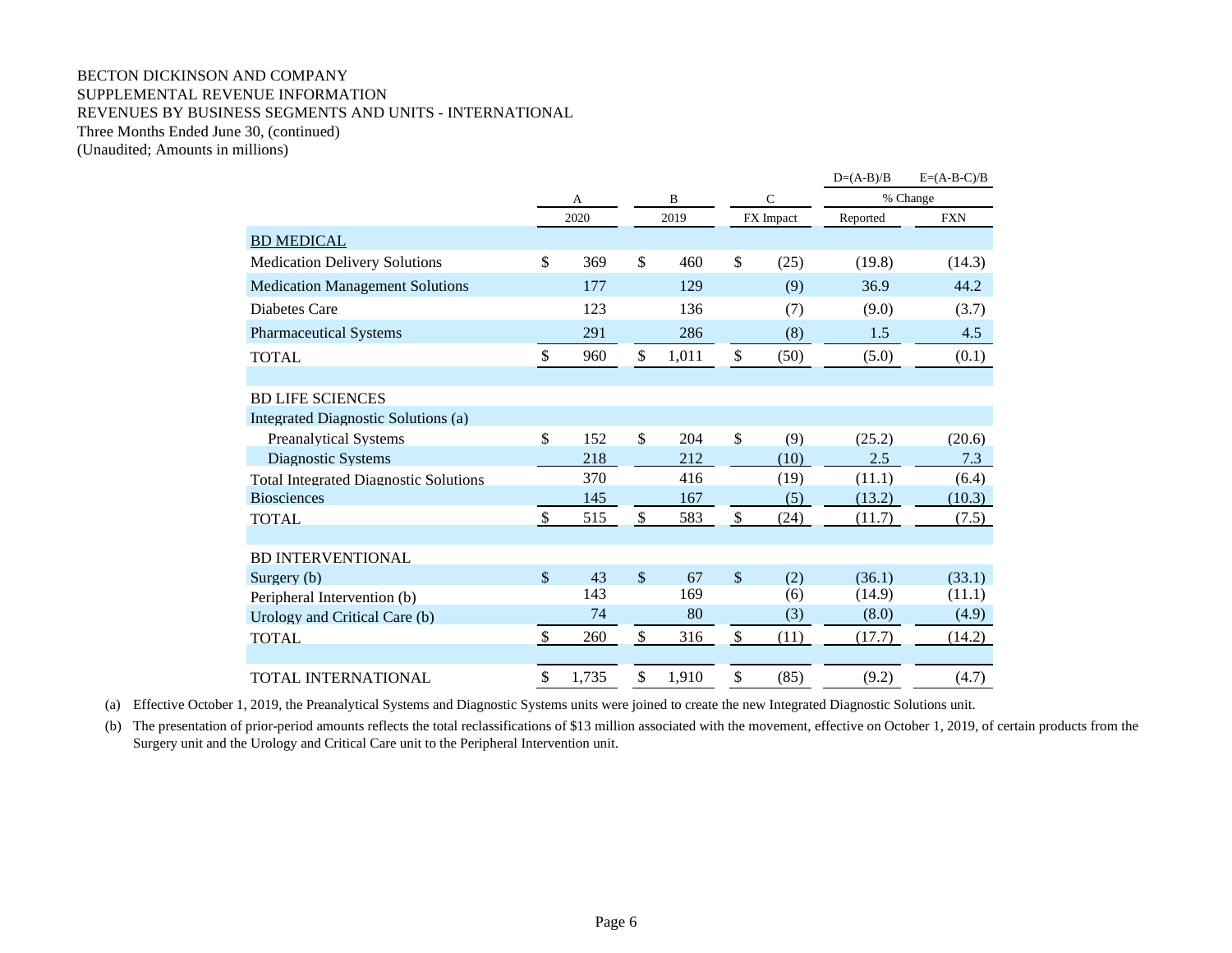### BECTON DICKINSON AND COMPANY SUPPLEMENTAL REVENUE INFORMATION REVENUES BY BUSINESS SEGMENTS AND UNITS - TOTAL Three Months Ended June 30, (continued) (Unaudited; Amounts in millions)

 $D=(A-B)/B$   $E=(A-B-C)/B$ A B C % Change 2020 2019 FX Impact Reported FXN BD MEDICAL Medication Delivery Solutions (a) \$ 781 \$ 981 \$ (25) (20.3) (17.8) Medication Management Solutions (a)  $677$  661 (9) 2.5 3.9 Diabetes Care 260 275 (7) (5.5) (2.9) Pharmaceutical Systems 403 403 394 (8) 2.3 4.4 TOTAL  $\qquad \qquad$  \$ 2,122 \$ 2,311 \$ (50) (8.2) (6.0) BD LIFE SCIENCES Integrated Diagnostic Solutions (b) Preanalytical Systems  $\begin{array}{cccc} \text{5} & 312 & \text{5} & 407 & \text{5} & (9) & (23.3) & (21.0) \\ \end{array}$ Diagnostic Systems 402 368 (10) 9.3 12.1 Total Integrated Diagnostic Solutions 714 774 (19) (7.8) (5.3) Biosciences 237 284 (5) (16.4) (14.7) TOTAL 5 951 \$ 1,058 \$ (24) (10.1) (7.8) BD INTERVENTIONAL Surgery (c)  $$ 197 \quad $ 309 \quad $ (2) \quad (36.5) \quad (35.8)$ Peripheral Intervention (c) 318 396 (6) (19.8) (18.2) Urology and Critical Care (c)  $268$   $276$  (3)  $(3.0)$  (2.0) TOTAL 5 782 \$ 981 \$ (11) (20.3) (19.2) TOTAL REVENUES \$ 3,855 \$ 4,350 \$ (85) (11.4) (9.4)

(a) The presentation of prior-period amounts reflects the reclassification of \$3 million associated with the movement, effective on October 1, 2019, of certain products from the Medication Delivery Solutions unit to the Medication Management Solutions unit.

(b) Effective October 1, 2019, the Preanalytical Systems and Diagnostic Systems units were joined to create the new Integrated Diagnostic Solutions unit.

(c) The presentation of prior-period amounts reflects the total reclassifications of \$46 million associated with the movement, effective on October 1, 2019, of certain products from the Surgery unit and the Urology and Critical Care unit to the Peripheral Intervention unit.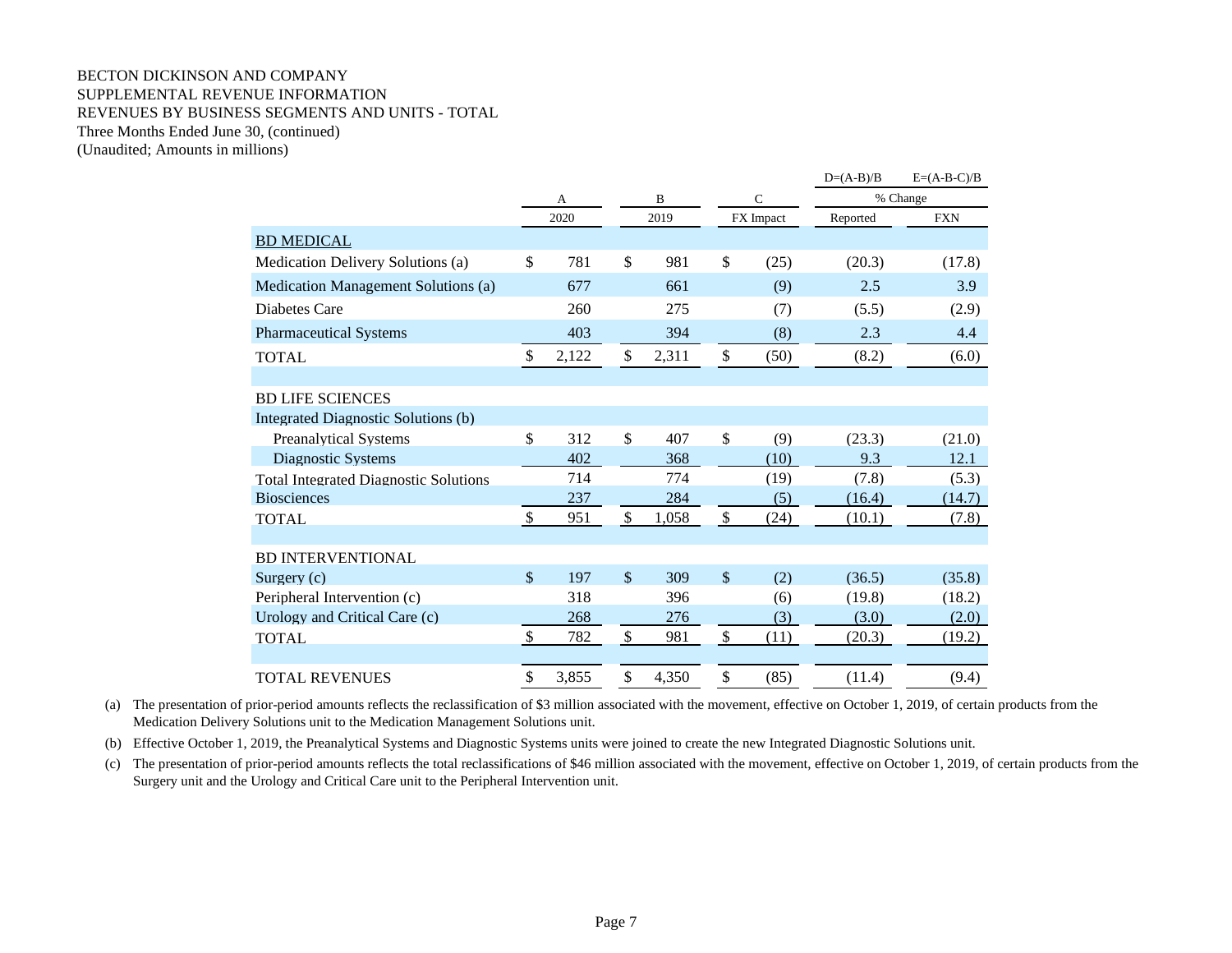## BECTON DICKINSON AND COMPANY SUPPLEMENTAL REVENUE INFORMATION REVENUES BY BUSINESS SEGMENTS AND UNITS - UNITED STATES Nine Months Ended June 30, (Unaudited; Amounts in millions)

|                                              |               | A     |               | B     | $C=(A-B)/B$ |  |
|----------------------------------------------|---------------|-------|---------------|-------|-------------|--|
|                                              |               | 2020  |               | 2019  | % Change    |  |
| <b>BD MEDICAL</b>                            |               |       |               |       |             |  |
| Medication Delivery Solutions (a)            | \$            | 1,450 | \$            | 1,521 | (4.7)       |  |
| Medication Management Solutions (a)          |               | 1,412 |               | 1,538 | (8.2)       |  |
| Diabetes Care                                |               | 417   |               | 421   | (1.1)       |  |
| <b>Pharmaceutical Systems</b>                |               | 287   |               | 269   | 6.7         |  |
| <b>TOTAL</b>                                 | $\mathbb{S}$  | 3,566 | $\$$          | 3,750 | (4.9)       |  |
|                                              |               |       |               |       |             |  |
| <b>BD LIFE SCIENCES</b>                      |               |       |               |       |             |  |
| Integrated Diagnostic Solutions (b)          |               |       |               |       |             |  |
| Preanalytical Systems                        | \$            | 569   | \$            | 574   | (0.9)       |  |
| Diagnostic Systems                           |               | 574   |               | 510   | 12.6        |  |
| <b>Total Integrated Diagnostic Solutions</b> |               | 1,143 |               | 1,084 | 5.4         |  |
| <b>Biosciences</b>                           |               | 353   |               | 345   | 2.2         |  |
| <b>TOTAL</b>                                 | \$            | 1,496 | \$            | 1,430 | 4.6         |  |
|                                              |               |       |               |       |             |  |
| <b>BD INTERVENTIONAL</b>                     |               |       |               |       |             |  |
| Surgery (c)                                  | $\mathcal{S}$ | 659   | $\mathcal{S}$ | 730   | (9.8)       |  |
| Peripheral Intervention (c)                  |               | 641   |               | 675   | (5.1)       |  |
| Urology and Critical Care (c)                |               | 603   |               | 583   | 3.3         |  |
| <b>TOTAL</b>                                 | \$            | 1,903 | \$            | 1,989 | (4.3)       |  |
|                                              |               |       |               |       |             |  |
| <b>TOTAL UNITED STATES</b>                   | \$            | 6,964 | \$            | 7,168 | (2.8)       |  |

(a) The presentation of prior-period amounts reflects the reclassification of \$7 million associated with the movement, effective on October 1, 2019, of certain products from the Medication Delivery Solutions unit to the Medication Management Solutions unit.

(b) Effective October 1, 2019, the Preanalytical Systems and Diagnostic Systems units were joined to create the new Integrated Diagnostic Solutions unit.

(c) The presentation of prior-period amounts reflects the total reclassifications of \$96 million associated with the movement, effective on October 1, 2019, of certain products from the Surgery unit and the Urology and Critical Care unit to the Peripheral Intervention unit.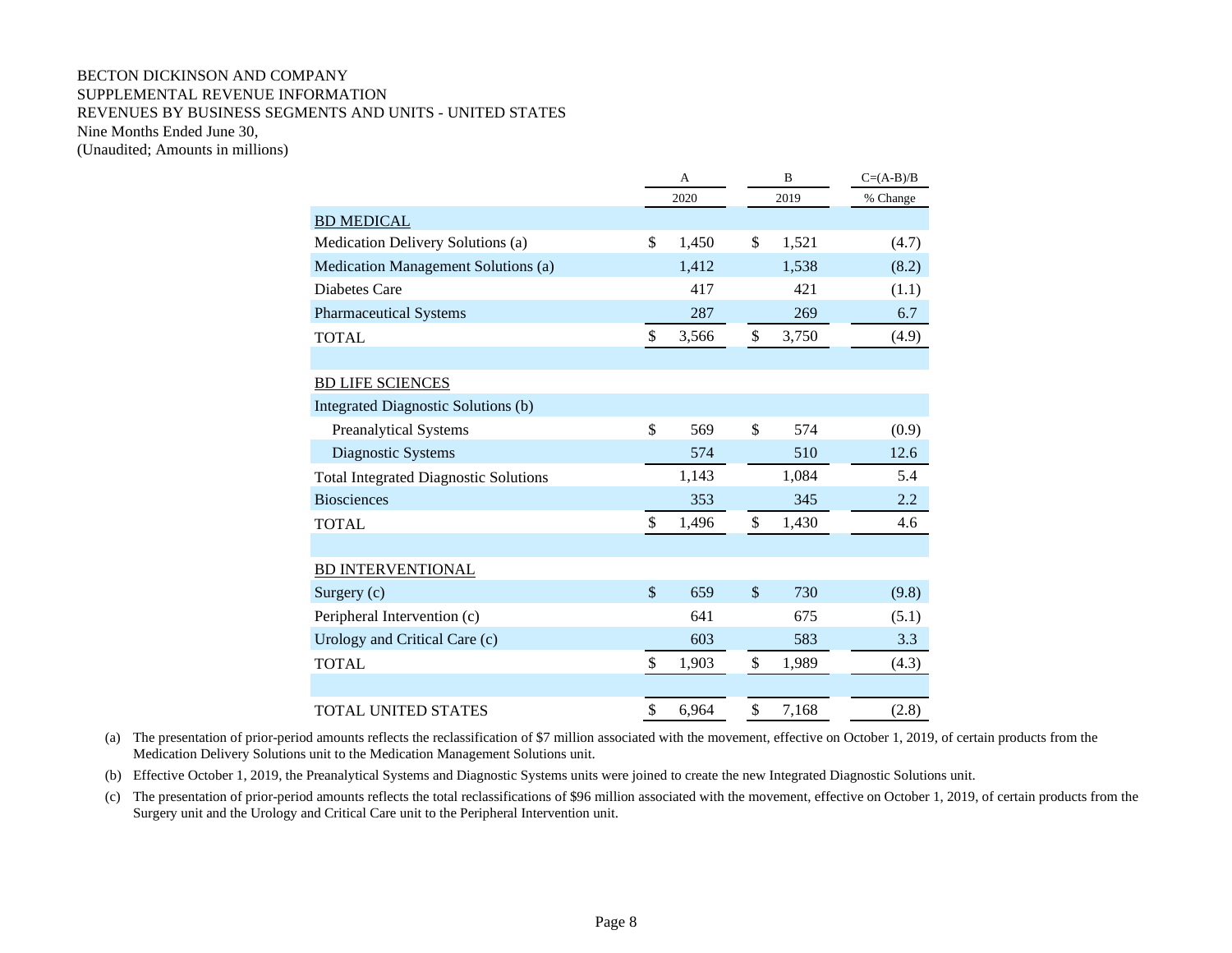## BECTON DICKINSON AND COMPANY SUPPLEMENTAL REVENUE INFORMATION REVENUES BY BUSINESS SEGMENTS AND UNITS - INTERNATIONAL Nine Months Ended June 30, (continued)

(Unaudited; Amounts in millions)

|                                              |              |       |                    |       |                           |              | $D=(A-B)/B$ | $E=(A-B-C)/B$ |  |
|----------------------------------------------|--------------|-------|--------------------|-------|---------------------------|--------------|-------------|---------------|--|
|                                              |              | A     |                    | B     |                           | $\mathsf{C}$ |             | % Change      |  |
|                                              |              | 2020  |                    | 2019  |                           | FX Impact    | Reported    | <b>FXN</b>    |  |
| <b>BD MEDICAL</b>                            |              |       |                    |       |                           |              |             |               |  |
| <b>Medication Delivery Solutions</b>         | $\mathbb{S}$ | 1,183 | \$                 | 1,344 | \$                        | (46)         | (11.9)      | (8.5)         |  |
| <b>Medication Management Solutions</b>       |              | 408   |                    | 365   |                           | (15)         | 11.9        | 16.1          |  |
| Diabetes Care                                |              | 389   |                    | 397   |                           | (13)         | (1.9)       | 1.4           |  |
| <b>Pharmaceutical Systems</b>                |              | 815   |                    | 771   |                           | (23)         | 5.7         | 8.7           |  |
| <b>TOTAL</b>                                 | \$           | 2,797 | \$                 | 2,877 | $\boldsymbol{\mathsf{S}}$ | (97)         | (2.8)       | 0.6           |  |
|                                              |              |       |                    |       |                           |              |             |               |  |
| <b>BD LIFE SCIENCES</b>                      |              |       |                    |       |                           |              |             |               |  |
| Integrated Diagnostic Solutions (a)          |              |       |                    |       |                           |              |             |               |  |
| <b>Preanalytical Systems</b>                 | $\mathbb{S}$ | 541   | $\mathbf{\hat{S}}$ | 591   | $\mathbb{S}$              | (19)         | (8.5)       | (5.2)         |  |
| Diagnostic Systems                           |              | 663   |                    | 628   |                           | (19)         | 5.6         | 8.6           |  |
| <b>Total Integrated Diagnostic Solutions</b> |              | 1,204 |                    | 1,219 |                           | (38)         | (1.2)       | 1.9           |  |
| <b>Biosciences</b>                           |              | 487   |                    | 517   |                           | (11)         | (5.8)       | (3.7)         |  |
| <b>TOTAL</b>                                 | $\mathbb{S}$ | 1,691 | $\mathbb{S}$       | 1,736 | $\mathbb{S}$              | (49)         | (2.6)       | 0.2           |  |
|                                              |              |       |                    |       |                           |              |             |               |  |
| <b>BD INTERVENTIONAL</b>                     |              |       |                    |       |                           |              |             |               |  |
| Surgery (b)                                  | $\mathbb{S}$ | 176   | $\mathcal{S}$      | 197   | $\mathcal{S}$             | (4)          | (10.8)      | (8.6)         |  |
| Peripheral Intervention (b)                  |              | 471   |                    | 490   |                           | (13)         | (3.9)       | (1.2)         |  |
| Urology and Critical Care (b)                |              | 235   |                    | 238   |                           | (3)          | (1.3)       |               |  |
| <b>TOTAL</b>                                 | \$           | 881   | \$                 | 925   | $\boldsymbol{\mathsf{S}}$ | (21)         | (4.7)       | (2.5)         |  |
| TOTAL INTERNATIONAL                          | \$           | 5,369 | \$                 | 5,538 | \$                        | (167)        | (3.0)       |               |  |
|                                              |              |       |                    |       |                           |              |             |               |  |

(a) Effective October 1, 2019, the Preanalytical Systems and Diagnostic Systems units were joined to create the new Integrated Diagnostic Solutions unit.

(b) The presentation of prior-period amounts reflects the total reclassifications of \$41 million associated with the movement, effective on October 1, 2019, of certain products from the Surgery unit and the Urology and Critical Care unit to the Peripheral Intervention unit.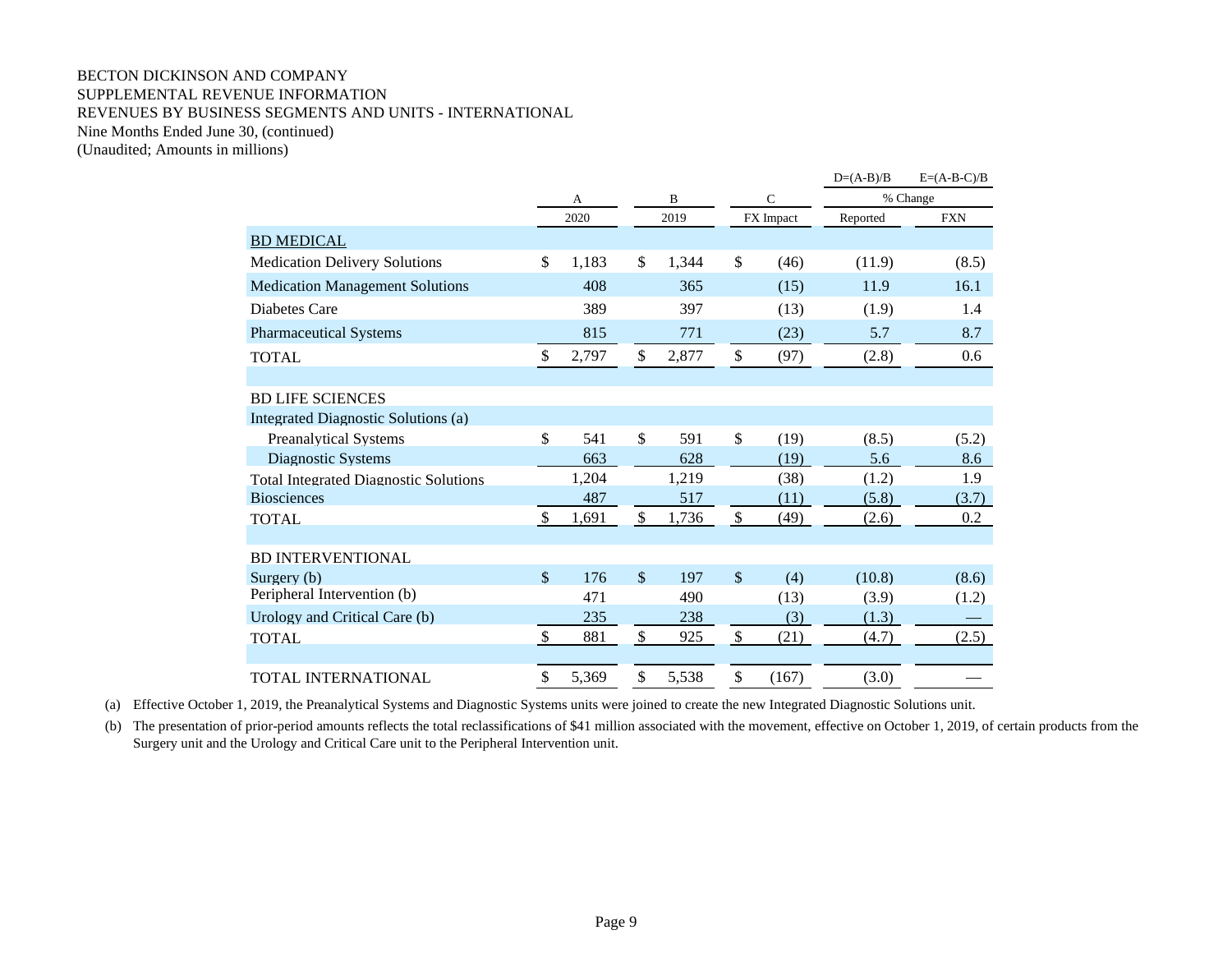## BECTON DICKINSON AND COMPANY SUPPLEMENTAL REVENUE INFORMATION REVENUES BY BUSINESS SEGMENTS AND UNITS - TOTAL Nine Months Ended June 30, (continued) (Unaudited; Amounts in millions)

|                                              |              |        |               |          |               |               | $D=(A-B)/B$ | $E=(A-B-C)/B$ |  |
|----------------------------------------------|--------------|--------|---------------|----------|---------------|---------------|-------------|---------------|--|
|                                              |              | A      |               | $\bf{B}$ |               | $\mathcal{C}$ |             | % Change      |  |
|                                              |              | 2020   |               | 2019     |               | FX Impact     | Reported    | <b>FXN</b>    |  |
| <b>BD MEDICAL</b>                            |              |        |               |          |               |               |             |               |  |
| Medication Delivery Solutions (a)            | \$           | 2,634  | \$            | 2,865    | \$            | (46)          | (8.1)       | (6.4)         |  |
| Medication Management Solutions (a)          |              | 1,820  |               | 1,903    |               | (15)          | (4.4)       | (3.6)         |  |
| Diabetes Care                                |              | 806    |               | 819      |               | (13)          | (1.5)       | 0.1           |  |
| <b>Pharmaceutical Systems</b>                |              | 1,102  |               | 1,040    |               | (23)          | 6.0         | 8.1           |  |
| <b>TOTAL</b>                                 | \$           | 6,362  | $\mathcal{S}$ | 6,626    | \$            | (97)          | (4.0)       | (2.5)         |  |
|                                              |              |        |               |          |               |               |             |               |  |
| <b>BD LIFE SCIENCES</b>                      |              |        |               |          |               |               |             |               |  |
| Integrated Diagnostic Solutions (b)          |              |        |               |          |               |               |             |               |  |
| <b>Preanalytical Systems</b>                 | \$           | 1,110  | \$            | 1,165    | \$            | (19)          | (4.8)       | (3.1)         |  |
| Diagnostic Systems                           |              | 1,238  |               | 1,138    |               | (19)          | 8.7         | 10.4          |  |
| <b>Total Integrated Diagnostic Solutions</b> |              | 2,347  |               | 2,303    |               | (38)          | 1.9         | 3.6           |  |
| <b>Biosciences</b>                           |              | 840    |               | 862      |               | (11)          | (2.6)       | (1.4)         |  |
| <b>TOTAL</b>                                 | $\mathbb{S}$ | 3,187  | $\mathcal{S}$ | 3,166    | $\mathbb{S}$  | (49)          | 0.7         | $2.2\,$       |  |
| <b>BD INTERVENTIONAL</b>                     |              |        |               |          |               |               |             |               |  |
|                                              |              |        |               |          |               |               |             |               |  |
| Surgery $(c)$                                | $\mathbb{S}$ | 835    | $\mathbb{S}$  | 927      | $\mathcal{S}$ | (4)           | (10.0)      | (9.5)         |  |
| Peripheral Intervention (c)                  |              | 1,112  |               | 1,165    |               | (13)          | (4.6)       | (3.4)         |  |
| Urology and Critical Care (c)                |              | 837    |               | 821      |               | (3)           | 2.0         | 2.4           |  |
| <b>TOTAL</b>                                 | \$           | 2,784  | $\mathcal{S}$ | 2,914    | \$            | (21)          | (4.4)       | (3.7)         |  |
| <b>TOTAL REVENUES</b>                        | \$           | 12,333 | \$            | 12,706   | \$            | (167)         | (2.9)       | (1.6)         |  |

(a) The presentation of prior-period amounts reflects the reclassification of \$7 million associated with the movement, effective on October 1, 2019, of certain products from the Medication Delivery Solutions unit to the Medication Management Solutions unit.

(b) Effective October 1, 2019, the Preanalytical Systems and Diagnostic Systems units were joined to create the new Integrated Diagnostic Solutions unit.

(c) The presentation of prior-period amounts reflects the total reclassifications of \$137 million associated with the movement, effective on October 1, 2019, of certain products from the Surgery unit and the Urology and Critical Care unit to the Peripheral Intervention unit.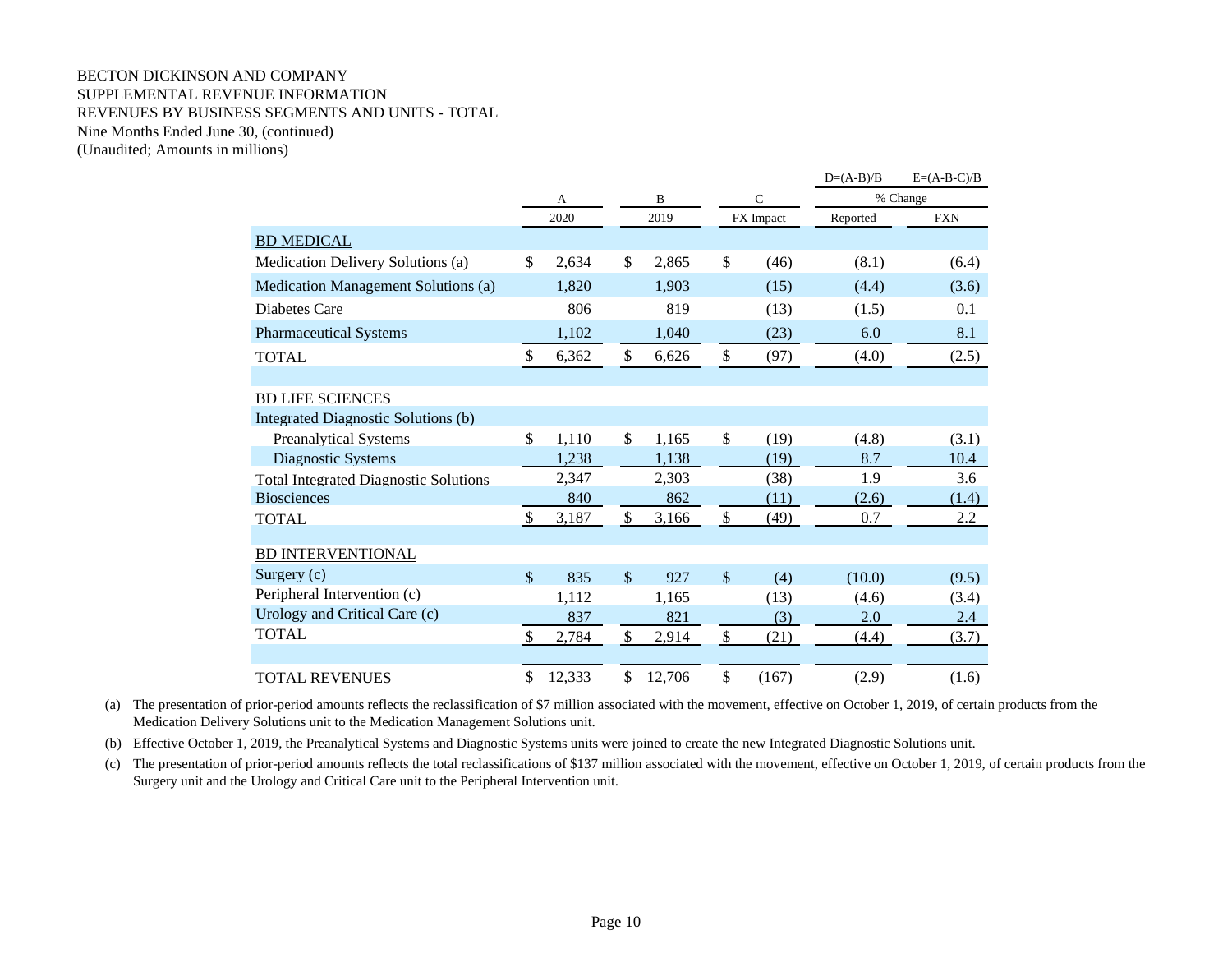## BECTON DICKINSON AND COMPANY SUPPLEMENTAL INFORMATION RECONCILIATION OF REPORTED DILUTED EPS TO ADJUSTED DILUTED EPS (Unaudited)

|                                                                                                                              | Three Months Ended June 30,    |                               |          |                                    |                                          |            |                                            |
|------------------------------------------------------------------------------------------------------------------------------|--------------------------------|-------------------------------|----------|------------------------------------|------------------------------------------|------------|--------------------------------------------|
|                                                                                                                              | 2020                           | 2019                          | Growth   | Foreign<br>Currency<br>Translation | Foreign<br>Currency<br>Neutral<br>Growth | Growth %   | Foreign<br>Currency<br>Neutral<br>Growth % |
| Reported Diluted Earnings per Share                                                                                          | \$0.97                         | \$1.51                        | \$(0.54) | (0.11)<br>S.                       | \$(0.43)                                 | $(35.8)\%$ | $(28.5)\%$                                 |
| Purchase accounting adjustments (\$325 million and \$378 million pre-tax,                                                    | 1.14                           | 1.38                          |          |                                    |                                          |            |                                            |
| Integration costs (\$46 million and \$63 million pre-tax, respectively) $^{(2)}$                                             | 0.16                           | 0.23                          |          |                                    |                                          |            |                                            |
| Restructuring costs (\$28 million and \$27 million pre-tax, respectively) $^{(2)}$                                           | 0.10                           | 0.10                          |          |                                    |                                          |            |                                            |
| Transaction gain/loss and product-related matters $(\$(10)$ million pre-tax) <sup>(3)</sup>                                  | (0.03)                         | $\overbrace{\phantom{12333}}$ |          |                                    |                                          |            |                                            |
| European regulatory initiative-related costs (\$33 million and \$14 million pre-tax,<br>respectively) $(4)$                  | 0.12                           | 0.05                          |          |                                    |                                          |            |                                            |
| Investment gains/losses and asset impairments (\$30 million pre-tax) <sup>(5)</sup>                                          | $\qquad \qquad \longleftarrow$ | 0.11                          |          |                                    |                                          |            |                                            |
| Impacts of debt extinguishment (\$6 million and \$52 million pre-tax, respectively)                                          | 0.02                           | 0.19                          |          |                                    |                                          |            |                                            |
| Hurricane-related insurance proceeds $(\$(10)$ million pre-tax)                                                              |                                | (0.04)                        |          |                                    |                                          |            |                                            |
| Dilutive Impact $(6)$                                                                                                        | (0.02)                         |                               |          |                                    |                                          |            |                                            |
| Income tax benefit of special items and impact of tax reform $(\frac{272}{})$ million and<br>$$(120)$ million, respectively) | (0.25)                         | (0.44)                        |          |                                    |                                          |            |                                            |
| Adjusted Diluted Earnings per Share                                                                                          | \$2.20                         | \$3.08                        | \$(0.88) | \$.<br>(0.11)                      | \$(0.77)                                 | $(28.6)\%$ | $(25.0)\%$                                 |

(1) Includes amortization and other adjustments related to the purchase accounting for acquisitions impacting identified intangible assets and valuation of fixed assets and debt.

- (2) Represents integration and restructuring costs associated with acquisitions.
- (3) Includes an adjustment to the probable estimate of future costs associated with product remediation efforts which was recorded in *Cost of products sold* as well as costs related to another product matter which were recorded in *Other income (expense), net.*
- (4) Represents costs required to develop processes and systems to comply with emerging regulations such as the European Union Medical Device Regulation ("EUMDR") and General Data Protection Regulation ("GDPR").

(5) Represents a charge recorded to write down the carrying value of certain intangible assets in the Surgery unit.

(6) Represents the dilutive impact of BD shares issued in May 2020. The adjusted diluted average shares outstanding (in thousands) in 2020 were 291,476.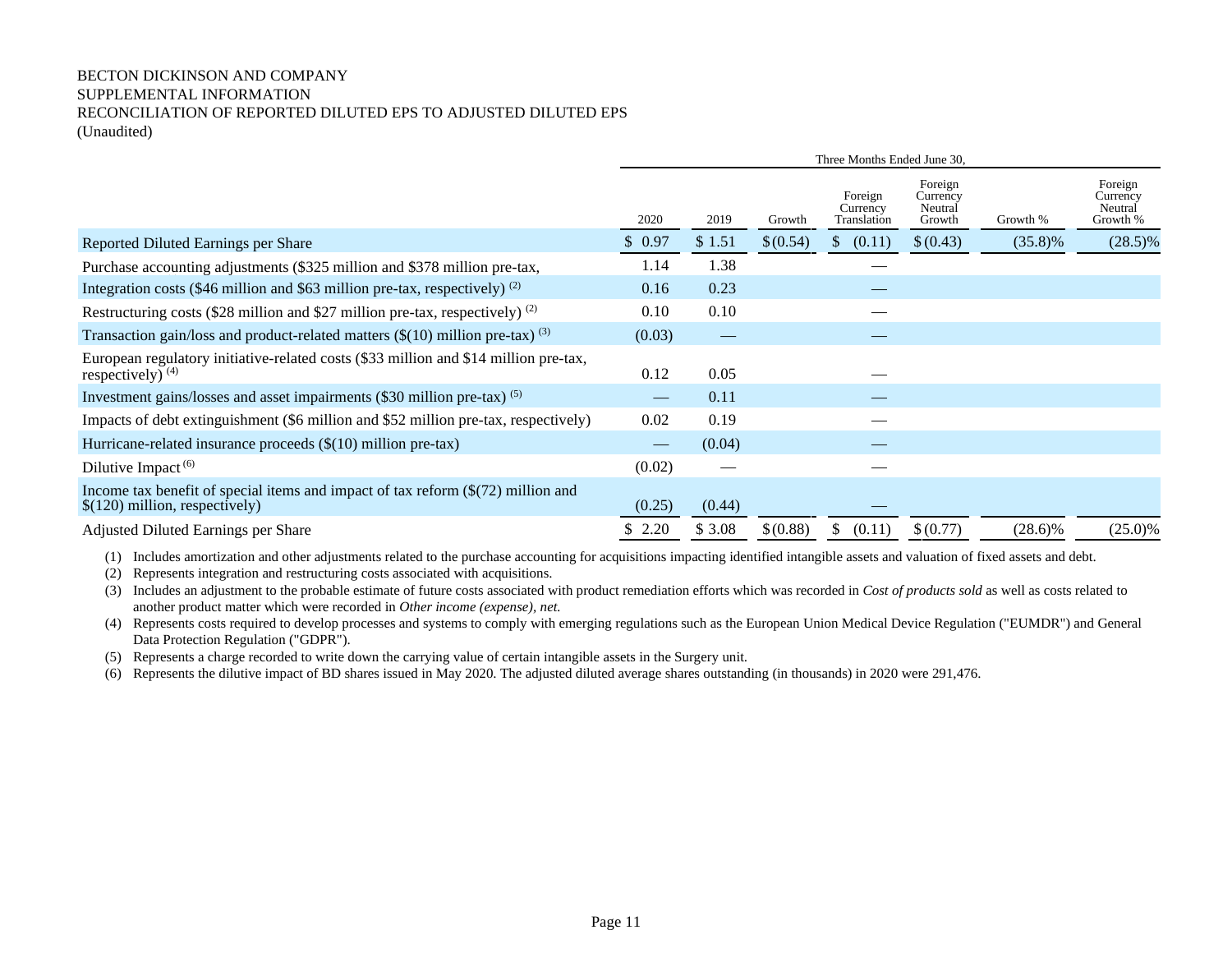## BECTON DICKINSON AND COMPANY SUPPLEMENTAL INFORMATION RECONCILIATION OF REPORTED DILUTED EPS TO ADJUSTED DILUTED EPS (Unaudited)

|                                                                                                                                              | Nine Months Ended June 30, |        |          |                                    |                                          |            |                                            |
|----------------------------------------------------------------------------------------------------------------------------------------------|----------------------------|--------|----------|------------------------------------|------------------------------------------|------------|--------------------------------------------|
|                                                                                                                                              | 2020                       | 2019   | Growth   | Foreign<br>Currency<br>Translation | Foreign<br>Currency<br>Neutral<br>Growth | Growth %   | Foreign<br>Currency<br>Neutral<br>Growth % |
| Reported Diluted Earnings per Share                                                                                                          | \$2.38                     | \$3.49 | \$(1.11) | $\mathcal{S}$<br>(0.14)            | \$ (0.97)                                | $(31.8)\%$ | $(27.8)\%$                                 |
| Purchase accounting adjustments (\$1.012 billion and \$1.135 billion pre-tax,                                                                | 3.63                       | 4.14   |          | __                                 |                                          |            |                                            |
| Integration costs (\$165 million and \$206 million pre-tax, respectively) $^{(2)}$                                                           | 0.59                       | 0.75   |          |                                    |                                          |            |                                            |
| Restructuring costs (\$69 million and \$99 million pre-tax, respectively) $^{(2)}$                                                           | 0.25                       | 0.36   |          |                                    |                                          |            |                                            |
| Transaction gain/loss and product-related matters (\$248 million and \$61 million pre-<br>tax, respectively) $(3)$                           | 0.89                       | 0.22   |          |                                    |                                          |            |                                            |
| European regulatory initiative-related costs (\$77 million and \$29 million pre-tax,<br>respectively) $(4)$                                  | 0.28                       | 0.11   |          |                                    |                                          |            |                                            |
| Investment gains/losses and asset impairments (\$41 million and \$30 million pre-tax,<br>respectively) $(5)$                                 | 0.15                       | 0.11   |          |                                    |                                          |            |                                            |
| Impacts of debt extinguishment (\$6 million and \$53 million pre-tax, respectively)                                                          | 0.02                       | 0.19   |          |                                    |                                          |            |                                            |
| Transaction costs (\$1 million pre-tax) $^{(2)}$                                                                                             |                            |        |          |                                    |                                          |            |                                            |
| Hurricane-related insurance proceeds $(\$(10)$ million pre-tax)                                                                              |                            | (0.04) |          |                                    |                                          |            |                                            |
| Income tax benefit of special items and impact of tax reform $(\frac{218}{9})$ million and<br>$$(263)$ million, respectively) <sup>(6)</sup> | (0.78)                     | (0.96) |          |                                    |                                          |            |                                            |
| Adjusted Diluted Earnings per Share                                                                                                          | \$7.41                     | \$8.37 | \$(0.96) | \$<br>(0.15)                       | \$ (0.81)                                | $(11.5)\%$ | (9.7)%                                     |

(1) Includes amortization and other adjustments related to the purchase accounting for acquisitions impacting identified intangible assets and valuation of fixed assets and debt.

(2) Represents integration, restructuring and transaction costs associated with acquisitions.

(3) The current-period amount represents a probable estimate of future costs associated with product remediation efforts which was recorded in *Cost of products sold,* as well as costs related to another product matter which were recorded in *Other income (expense), net.* The prior-period amount includes amounts recorded to *Other operating (income) expense, net* to record product liability reserves of \$331 million and the estimated cumulative costs of a product recall of \$65 million, as well as the pre-tax gain of \$336 million related to BD's sale of its Advanced Bioprocessing business.

(4) Represents costs required to develop processes and systems to comply with emerging regulations such as the EUMDR and GDPR.

(5) The current-period amount primarily represents a charge recorded to write down the carrying value of certain intangible assets in the Biosciences unit. The prior-period amount represented a charge recorded to write down the carrying value of certain intangible assets in the Surgery unit.

(6) The amount for the nine months ended June 30, 2019 included additional tax benefit, net, of \$54 million relating to new U.S. tax legislation.